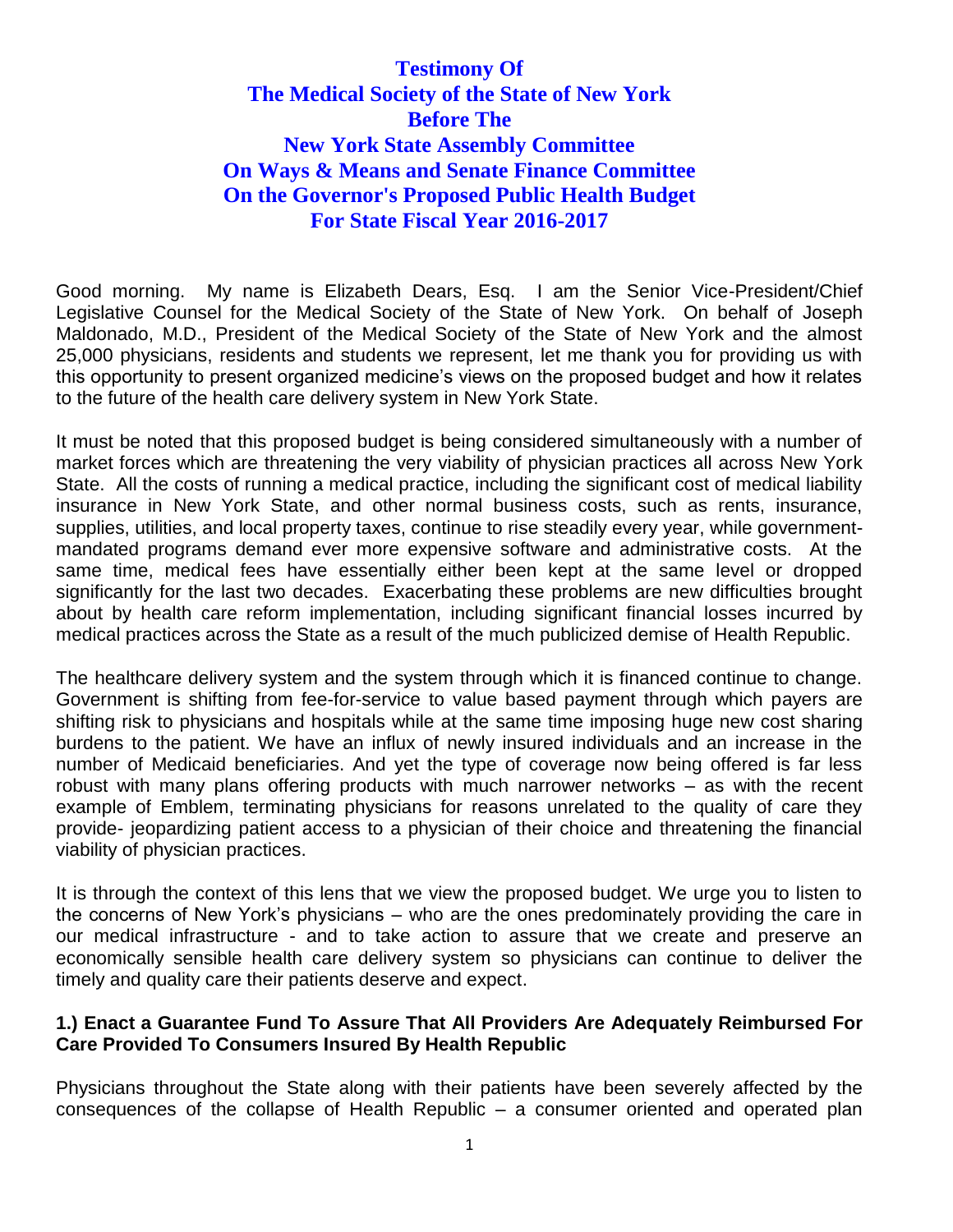authorized by the Affordable Care Act and licensed to do business in the state of New York. At the time of its collapse, Health Republic had over 200,000 enrollees throughout the state of New York.

We commend NY State's Departments of Financial Services and Health staffs for their extensive efforts to facilitate Health Republic-insured patients in transitioning to other health insurance products. When the closure of Health Republic was announced, MSSNY leaders worked with these officials to address the questions and concerns of both physicians and patients as they sought to address the problems created by the failure as this relates to continuity of care for patients. Now, for physicians, the critical question remains how to move forward with medical practices which have become de-stabilized as a result of the monies they are owed in ranging from thousands to millions of dollars. For many of these physicians, the losses jeopardize flailing practices. For others, it represents a bad business decision to support an entity created as a result of government sponsored healthcare reform. The certain negative impact of a failure to make whole medical practices which have supported health reform by participating in the Health Republic reform offering cannot be overstated.

We have heard from numerous practices which have indicated that they are owed millions of dollars in outstanding claims, including 5 medical practices in the Lower Hudson Valley that together are owed over \$12 million. Several months ago, MSSNY, with the input from several specialty societies, developed a survey which made inquiry of physicians regarding the impact of the Health Republic debacle on their practices and care provided to patients. The survey had close to 1,000 respondents. The survey showed 42% have outstanding claims to Health Republic, of which:

- 11% are owed \$100,000 or more;
- 20% are owed \$25,000 or more; and
- 49% are owed \$5,000 or

For these physician groups, the demise of Health Republic could not come at a worse time. Countless physician-owned practices have closed in recent years, with many of these physicians facing no choice but to become employees of large health care systems. For virtually every such practice, the cost of care is now higher for the same services being rendered by the same providers. For those practices that remain in independent private practice, they face an ever-tightening squeeze due to declining payments from other health insurers, while continuing to face extraordinary liability insurance cost burdens and other huge overhead costs associated with implementing new technologies such as electronic medical record systems into their practice workflow.

It is imperative that a safety net is critical for patients enrolled in these plans and the physicians who provide the services be put into place. A guarantee fund is one mechanism which could be used to provide this protection. All insurance companies (with limited exceptions) licensed to write life and health insurance or annuities in a state are required to be members of the state's life and health insurance guaranty association. If a member company becomes insolvent, the state guaranty association obtains money to continue coverage and pay claims from member insurance companies writing the same line or lines of insurance as the insolvent company. Inexplicably, New York State is the only state without a guarantee fund for health insurers. Failing to reassure physicians that their practice revenue will be protected when an insurer fails through the enactment of a guarantee special fund initiative will send the wrong message to physicians as they consider their options going forward with upcoming reform initiatives. We strongly urge that the State of New York enact a Guarantee or other special fund to assure that Health Republic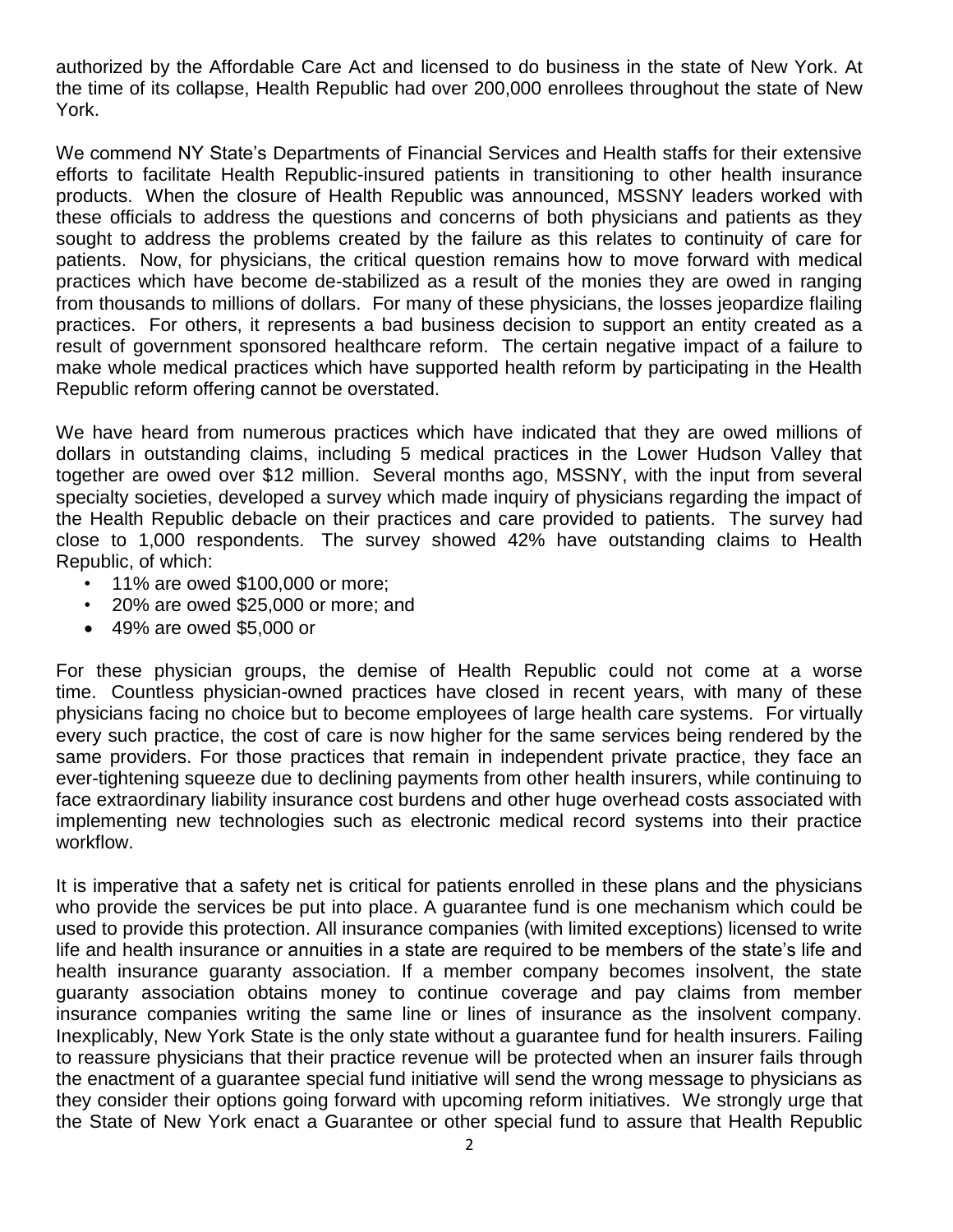claims are paid should its assets be determined insufficient to pay outstanding provider claims, and that this legislation be enacted in the opening weeks of the 2016 Legislative Session.

## **2.) Continuation of an Adequately Funded Excess Medical Liability Program**

We are grateful that Governor Cuomo has proposed to continue the Excess Medical Liability Insurance Program. However, we are extremely concerned by programmatic changes included in the proposal to significantly limit physician access to Excess coverage and drastically reduce its appropriation by \$25M to \$102.4M. We urge that the Legislature restore this appropriation to its historical level of \$127.4M and reject the programmatic changes recommended in the budget.

Specifically, the proposal would require the Superintendent to, at least once every five years beginning on July 1, 2016, rank from highest to lowest each class and territory combination used for apportionment of premiums to pay for the excess coverage. Ranking, therefore, will be from the highest excess premium to the lowest. The proposal requires the Superintendent to grant priority for purchasing policies based on this ranking. Under this proposal, 55% of physicians who currently receive Excess coverage would be dropped from the program. In upstate communities north and west of Greene county, coverage would continue only for neurosurgeons, general surgeons including bariatric surgeons and OB-GYNs. That means that in the Capital District, in Northern New York, in Central New York, in western New York and in the Southern Tier every family physician, internist, pediatrician, ophthalmologist, emergency room physician, vascular surgeon, cardiologist, radiologist, pathologist, otolaryngologist, dermatologist and allergist would be automatically dropped from the Excess program. Even in some downstate communities including in the Bronx, Kings, Queens, Westchester, Sullivan and Orange counties, many primary care physicians, ophthalmologists, otolaryngologists, pathologists, dermatologists and allergists would be dropped. This means that many of the primary care physicians and ENTs in the five group practices in the Lower Hudson Valley that together are owed over \$12 million as a result of the demise of Health Republic (noted earlier) are also going to lose their Excess coverage. In addition, there would be only enough funding under this proposal to cover 527 of the 2108 internists who currently have Excess coverage and practice in New York, Westchester, Sullivan, Orange and Rockland counties. It is unclear how such coverage would be allocated among these internists. At a time when the state is seeking to attract and retain physicians, this proposal deters physicians from wanting to practice in New York State for fear of putting themselves and their families in financial jeopardy for judgements and settlements exceeding the limits of their primary coverage. This result couldn't be further from this State's stated policy goals.

The Excess Medical Liability Insurance Program provides an additional layer of \$1M of coverage to physicians with hospital privileges who maintain primary coverage at the \$1.3 million/\$3.9 million level. The cost of the program since its inception in 1985 has been met by utilizing public and quasi-public monies.

The Excess Medical Liability Insurance Program was created in 1985 as a result of the liability insurance crisis of the mid-1980's to address concerns among physicians that their liability exposure far exceeded available coverage limitations. They legitimately feared that everything they had worked for all of their professional lives could be lost as a result of one wildly aberrant jury verdict. This fear continues since absolutely nothing has been done to ameliorate it. The size of verdicts in New York State has increased exponentially.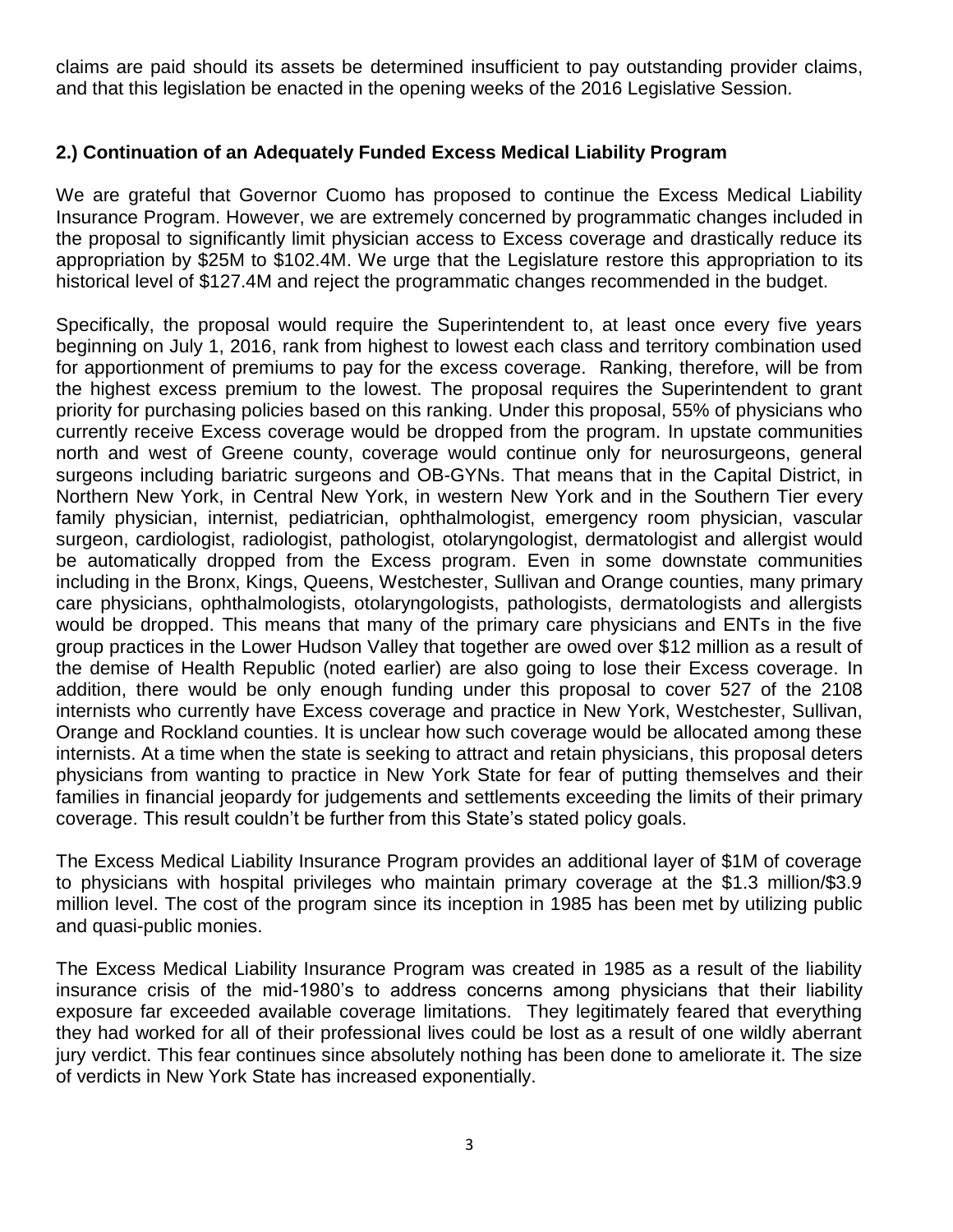The liability exposure level of physicians makes it clear that the protection at this level is essential, especially today. Given the realities of today's declining physician income levels and the downward pressures associated with managed care and government payers, the costs associated with the Excess coverage are simply not assumable by most physicians in today's practice environment. Indeed, as mentioned earlier, the ability of a physician to maintain even the primary medical liability coverage is increasingly compromised as a result of escalating costs and decreasing reimbursement. Without Excess, however, many physicians will be unable to continue to practice. Indeed, those who would be dropped would be personally exposed to financial ruin in the event that a judgment or award exceeded the limits of the primary layer.

It is important to note finally that the Excess program is not a solution to the underlying liability problem in New York State. That problem is caused by the failed civil justice system and the real solution is reform of that system.

#### **3.) The Need To Enact Meaningful Liability Reform**

While physicians in many other states have seen their premiums reduced in the last several years, liability premiums for a great number of New York physicians remain at very high levels. Physicians in the New York City metropolitan area face far greater liability insurance costs and exposure than their colleagues in other states. By way of example, a neurosurgeon practicing on Long Island must pay an astounding \$338,252 for just one year of insurance coverage and an OB/GYN practicing in the Bronx or Staten Island must pay \$186,639.

There were over \$689 million in medical liability payments in New York State in 2013, nearly two times greater than the state with the second highest total (Pennsylvania, \$356 million) and far exceeding states such as California (\$274 million) and Florida (\$199 million). The same report concluding this data also showed that New York had the highest per-capita medical liability payments in the country, far exceeding the second highest state, Pennsylvania, by 57%, the third highest state New Jersey by 67% and the fourth highest state, Massachusetts, by 74%.

Another recent article in OB-GYN News details that New York State has the greatest number of medical liability awards of greater than \$1M (210), 3.5 times higher than Illinois (610), the state with the second highest total and nearly 5 times greater than California (43), a state with a far greater number of physicians.

The problems of the medical liability adjudication system do not just impact physicians – they impact the cost of all health care. Several studies have shown that billions of dollars are unnecessarily spent each year due to the practice of defensive medicine, such as unnecessary MRIs, CT scans and specialty referrals.

Meanwhile, a recent study by the Medical Group Management Association concluded that practice expenses per physician have risen more than 50% in the past decade, nearly twice as much as inflation generally, and compared with a 3% increase in Medicare reimbursement over the same time. As such, New York can no longer sustain such an expensive and flawed medical liability adjudication system if we wish to assure that our healthcare system will be able to accommodate the patient demand that comes as our population ages, as well as the over 2,000,000 newly insured patients who are starting to receive coverage through New York's new Health Insurance Exchange.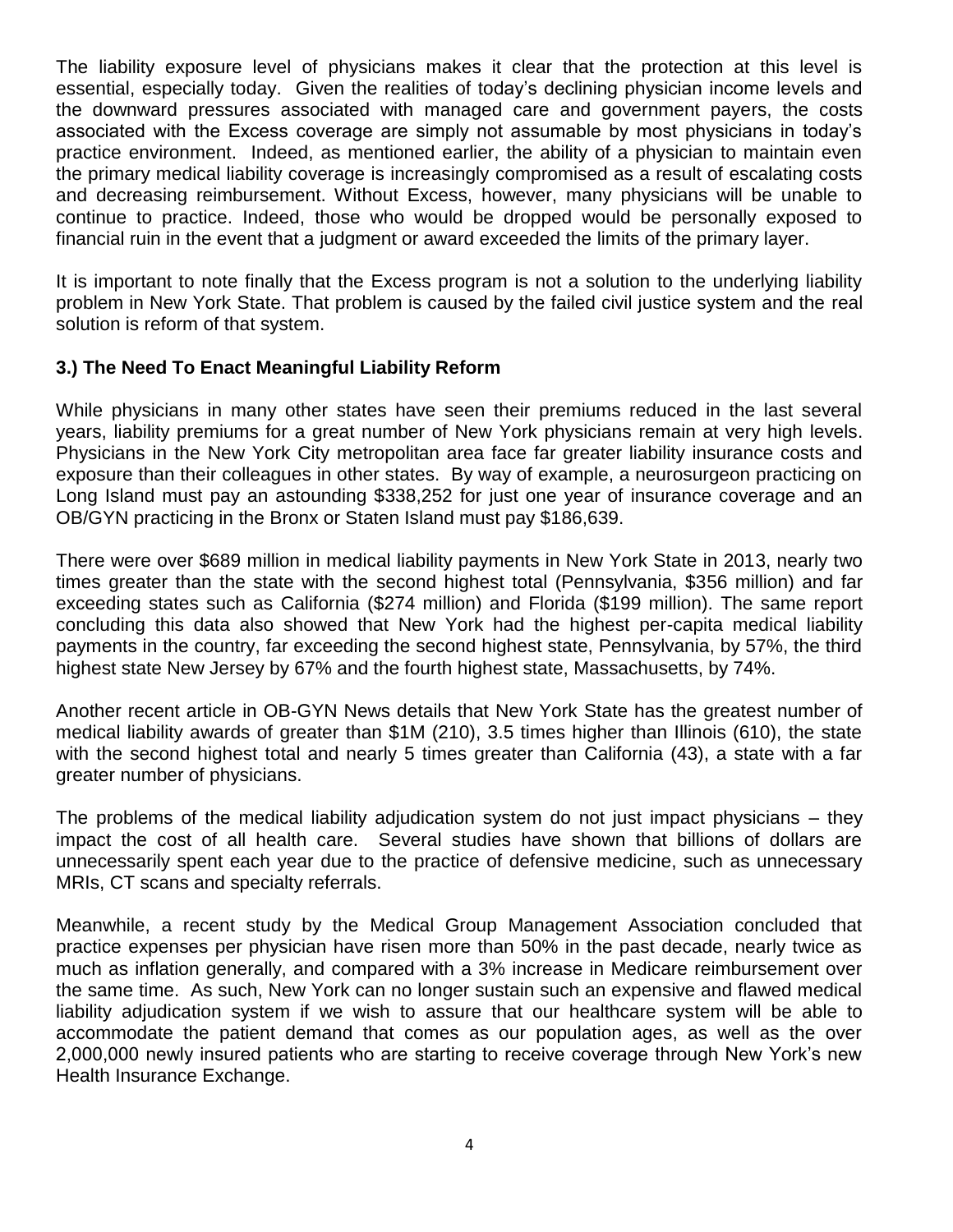We need comprehensive reform of our flawed medical liability adjudication system to reduce these costs. MSSNY supports a number of reforms that have been enacted in many other states whose medical liability insurance costs are far less than New York's. These reforms include: placing reasonable limits on non-economic damages, which 30 other states have enacted; identifying and assuring qualified expert witnesses; eliminating joint and several liability; strengthening our weak Certificate of Merit requirement; and assuring statements of apology are immunized from discovery. Other important measures we support include alternative systems for resolving Medical Liability claims such as Medical Courts or a Neurologically Impaired Infants Fund that applies to physicians.

Given these real threats to our health care system, it is also imperative legislators reject "standalone" measures to expand medical liability that would most certainly exacerbate these problems, such as legislation that would establish a broadly construed "date of discovery" statute of limitations rule which is estimated to increase physician premiums by fifteen percent and legislation to eliminate statutory limitations on attorney contingency fees which is estimated on its own to increase physician premiums by over ten percent.

New York must follow the lead of the many, many other states who have passed legislation to bring down the gargantuan cost of medical liability insurance. We stand ready to discuss any number of proposals that will meaningfully reduce medical liability premium costs for our physicians. Until that discussion occurs, however, we must take all steps necessary to protect and continue a fully funded Excess program so to assure that physicians can remain in practice in New York State.

#### **4.) Prevent the Proliferation of Retail Clinics**

The proposed budget would allow diagnostic and treatment centers owned by for-profit companies to be established to provide health care services within the space of a retail business operation, such as a pharmacy, a store open to the general public, or a shopping mall. They would be referred to as "limited service clinics." The Commissioner is required to promulgate regulations setting forth operational and physical-plant standards, requiring accreditation: designating or limiting the treatments and services that may be provided; prohibiting the provision of services to patients under two years of age; specific immunizations to patients younger than eighteen years of age and advertising guidelines; disclosure of ownership interests; informed consent; record keeping, referral for treatment and continuity of care, case reporting to the patient's primary care or other health care providers, design, construction, fixtures and equipment and requiring a commitment to locate such clinics in medically underserved regions of the state.

Chief among our concern regarding this proposal is that this is the first time that the state would allow publicly traded corporations to establish health clinics without need for certificate of need review. As discussed below we respectfully submit that the so called dialysis precedent is not appropriately applied to this retail clinic proposal.

Specifically, the budget language would permit publicly traded corporations to operate diagnostic or treatment centers through which health care services may be provided within a retail business including but not limited to a pharmacy, a store open to the general public or a shopping mall. Currently, while there are some physician offices which have co-located with pharmacies in New York, there is no overlapping ownership thereby protecting the sanctity of the doctor-patient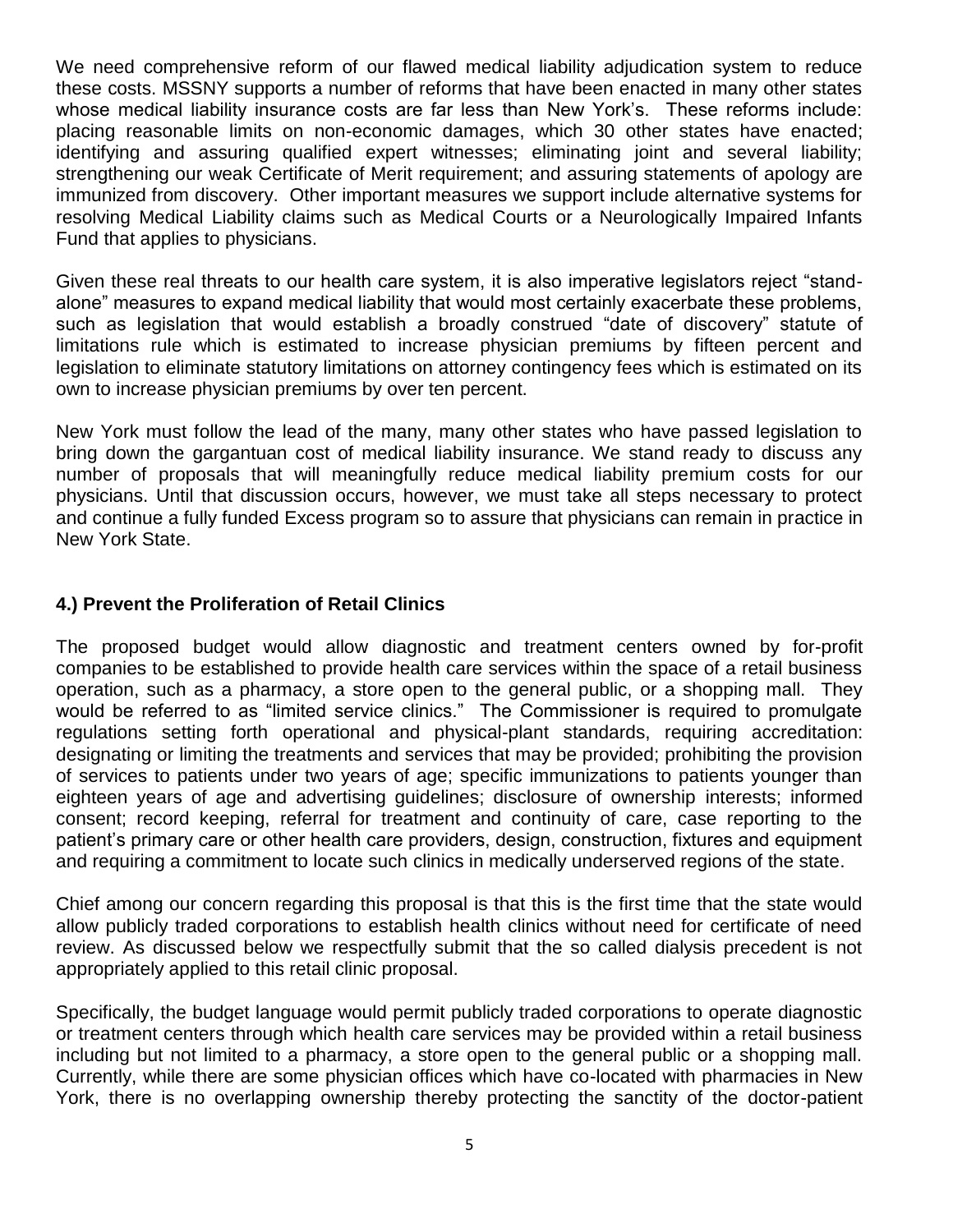relationship. This proposal would disrupt the independence of medical decision-making and the integrity of the doctor-patient relationship.

'Convenience care clinics' or 'retail clinics' operate in states outside New York in big box stores such as Walgreens or retail pharmacies such as CVS. They are a growing phenomenon across the nation, particularly among upper class young adults who live within a one mile radius of the clinic. These clinics are usually staffed by nurse practitioners or physician assistants and focus on providing episodic treatment for uncomplicated illnesses such as sore throat, skin infections, bladder infections and flu. Physicians feel strongly that retail based clinics pose a threat to the quality of patient care and to the ability of physician practices to sustain financially and should not be allowed to propagate in New York.

Another significant concern is the potential conflict of interest posed by pharmacy chain ownership of retail clinics which provides implicit incentives for the nurse practitioner or physicians' assistant in these settings to write more prescriptions or recommend greater use of over-the-counter products than would otherwise occur. The same self-referral prohibitions and anti-kickback protections which apply to physicians are not applicable to retail clinics, raising the concern for significant additional cost to the health care system. Rather than bend the cost continuum, this proposal will increase costs and negatively impact on quality of care.

As indicated above, we believe that the policy direction taken with this proposal—to obviate the need for certificate of need review—is inappropriate. In New York State, section 2801-a(4)(e) provides as follows: "No hospital shall be approved for establishment which would be operated by a corporation any of the stock of which is owned by another corporation or a limited liability company if any of its corporate members' stock is owned by another corporation." The definition of a hospital in New York State would include a diagnostic and treatment center such as the limited service clinic proposed by this initiative. The only for-profit corporations/limited liability companies that are currently permitted to operate hospitals are corporations/companies owned by individuals. A very limited exception was enacted in 2007 to enable publicly traded companies to participate in the operation of dialysis facilities. This was advanced, however, only after significant study over several years by the NYS Department of Health and the State Hospital Review and Planning Council and Public Health Council. This recommendation was expressly limited to dialysis facilities based on the unique characteristics of the service including:

Chronic renal dialysis is a discrete, definable outpatient service, which varies little in how and when it is prescribed and administered;

- Virtually all those who receive chronic dialysis suffer from a common diagnosis (end stage renal disease);
- Chronic renal dialysis is the only service supported by a federally-guaranteed insurance program of coverage based on dialysis; and
- The continued decline in real terms of Federal payment for dialysis required an alternative to the State's prohibition on publicly traded corporations in this area if access to care is to be ensured over the longer term.

We submit that none of the indicia, which existed to support the limited exception to prohibitions against ownership of hospitals as that term has been defined or would be defined under this proposal, exist to support similar treatment for retail clinics operated by publicly traded corporations.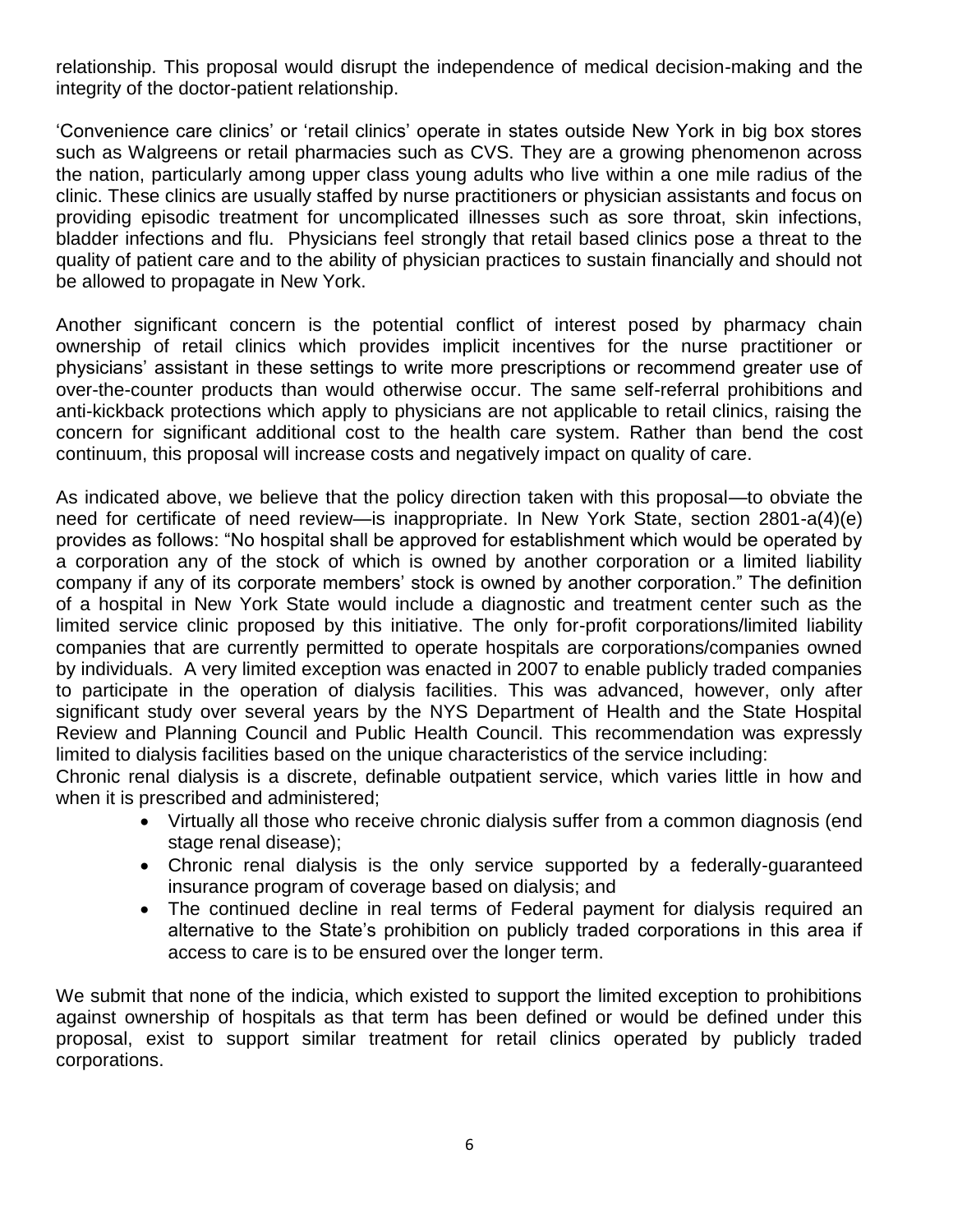We must also be mindful that this proposal may threaten the financial viability of primary care physician practices in the community at a time when we have been working hard to expand primary care and medical home capacity. This will likely cause physician practices in certain areas to close or to be sold to large hospital systems, displacing their patients, their employees and further destabilizing the health care delivery system in that community. We strongly urge that the Legislature reject this proposal.

### **5.) Reject Language Which Seeks To Marginalize Physician Participation in the Workers Compensation Program**

The budget contains sweeping changes to long standing Workers' Compensation laws to, according to the supporting memo: ensure the system provides more timely and appropriate medical and wage replacement benefits to workers; provide broader and more accessible options for medical care; make hearings more accessible through flexible scheduling and use of virtual hearings; and streamline Workers' Compensation Board processes and administration to expedite decision making.

While these goals are obviously shared by the physician community, the proposal includes a number of seriously problematic proposals that could further discourage physician participation in the Workers' Compensation program.

The proposal would remove the authority of county medical societies to recommend physicians to serve as treating providers or independent medical examiners under Workers Compensation, which is currently an important community function performed by county medical societies. While several credentialing organizations can and do provide helpful information concerning a physician's educational, practice background and liability history, the role that county medical societies play in the review of the physician is vital. They make sure the inclusion of all necessary information before the application is presented to their committee or Workers Compensation Chair's review thereby assuring that the application is complete and the information contained therein is reliable. There are often instances where incomplete applications are presented. The county medical society staff and physician reviewers work with the physician to assure that their residency, licensure and credentialing information is attached. Should the state do away with this county medical society function, they will first need to assign staff needed to timely review and contend with processing "bottlenecks" caused by incomplete applications. Additionally, the county medical society staff is in the best position to know when the physician applicant has provided inaccurate information in their application such as when their hospital privilege status may be under review but the disposition is not yet final. In our opinion, it is not necessary to replicate the county medical society framework on the state level. Moreover, we have been offered no rationale as to why the Board believes this change is necessary. The county medical societies' processes already assure timely, efficient and complete approval and submission of physician applications to the workers compensation board.

The proposal would also enable treatment of injured workers and direct payment for care by nurse practitioners and physician assistants, without clarity as to how these non-physicians treating patients with serious health conditions will coordinate patient care delivery with the patient's primary care provider. Importantly, the proposal does not address whether new funds will be allocated or whether existing fees will need to be cut to cover this expanded list of care provider.

The budget would also expand the authority of the Board to remove a physician or other healthcare provider from being allowed to provide care to injured workers or perform an IME and provide a new power to fine such physicians or other health care provider.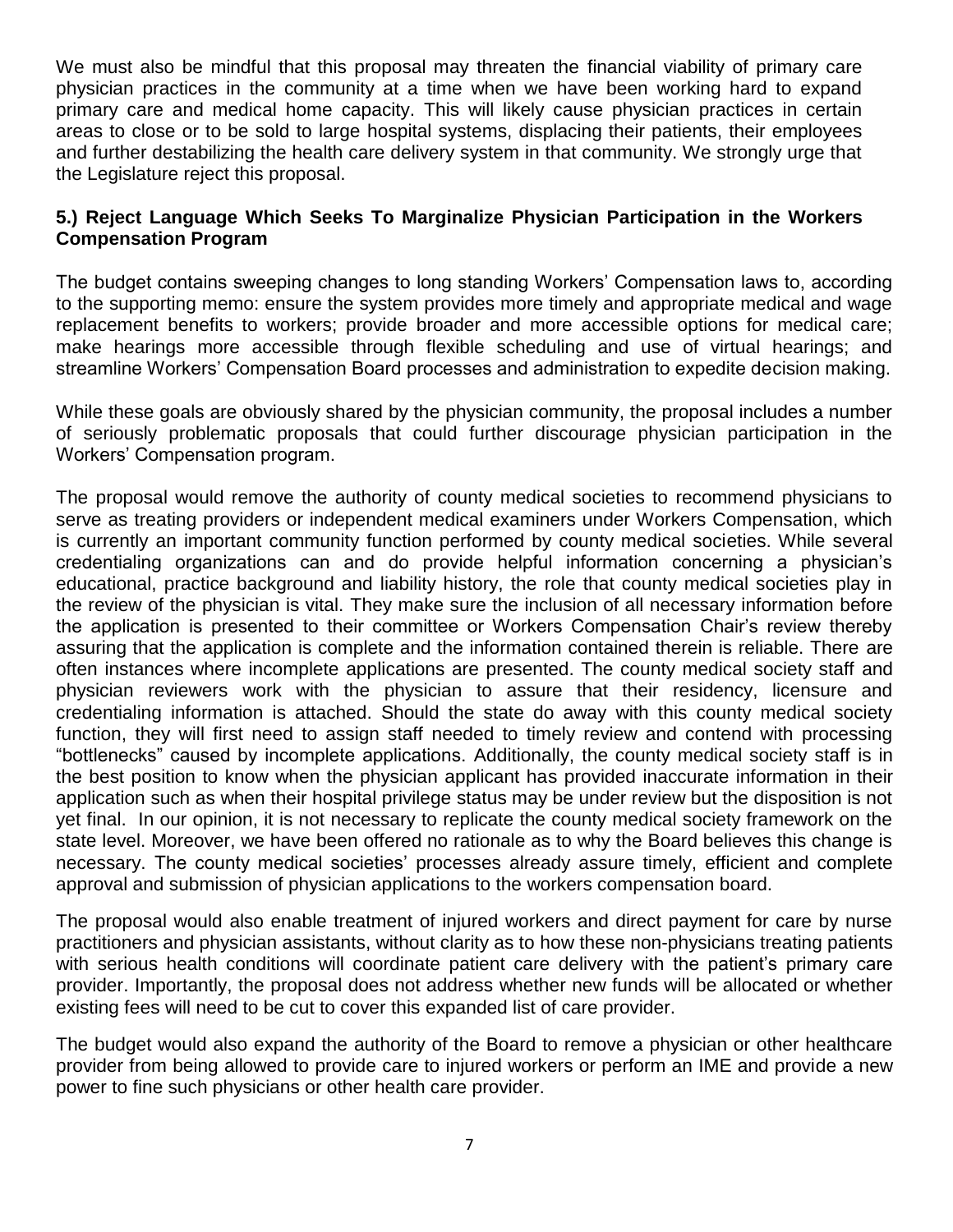Moreover, under this proposal an injured worker not subject to a collective bargaining agreement would be prohibited from seeking medical treatment from outside a Workers Compensation PPO before 120 days after his or her first visit to a preferred provider organization provider.

Of further concern, the proposal does not appear to address any of the many excessive administrative hassles identified by physicians that have caused many physicians to drop out of or choose to not participate in the Workers Compensation program. We have worked proactively with the Board in recent years to address these issues, which has resulted in some modestly positive actions taken by the WCB and the Legislature to encourage physician participation in the WC program through removal of arbitration fees and development of an electronic portal for facilitating authorizations from carriers. However, these proposals have only recently begun to be implemented. We are very concerned that the Budget proposals could undermine these other efforts chasing away rather than entice their participation with the program.

## **6.) Oppose rollback of "prescriber prevails" protections**

We are concerned with a number of different proposals in the Executive Budget that would eliminate most of the "prescriber prevails" protection given to prescribers to better assure that their fee for service and managed Medicaid patients can obtain the prescription medications they need. In addition to endangering patient health, it would add to the extraordinary "hassle factor" most physicians already face in their interactions with insurance companies and government payers. Physicians are already drowning in paperwork and other administrative burden in seeking to assure their patients can get the care they need. In a recent MSSNY survey, nearly 83% of physicians indicated that the time they spend obtaining authorizations from health insurers for needed patient care has increased in the last three years, and nearly 60% indicated it has increased significantly. Please do not add to this burden by forcing physicians to go through yet another time-consuming hassle.

At the same time, we have heard from numerous physicians who have described the hassles Medicaid managed care plan impose on physicians in order to assure their patient receiving needed medications, even within the drug classes where the Legislature has required "prescriber prevails" protections. We were disappointed that the Governor vetoed legislation passed last year by the Senate and Assembly that would have reduced some of these hassles. Therefore, we urge you to not only reject the elimination of these "prescriber prevails" protections, but also to assure that "prescriber prevails" protections are extended across all drug classes in Medicaid managed care to reduce these unnecessary hassles.

## **7.) Enact Reasonable Changes To The E-Prescribing Mandate**

Effective March 27, 2016, all prescriptions for non-controlled and controlled substances must be electronically transmitted from prescriber to pharmacy before they can be dispensed. Last year we informed you that the e-prescribing vendor community was ill prepared for the implementation of this law. The products sold by these vendors had not yet been certified for e-prescribing of controlled substances. As a result, prescribers would not have been able to comply with the original effective date of this mandate because their electronic health records could not electronically transmit prescriptions for controlled substances. For the most part, this issue has been resolved either because more vendors have been certified or because the prescribers or their institutions have expended significant monies to install compliant stand-alone software.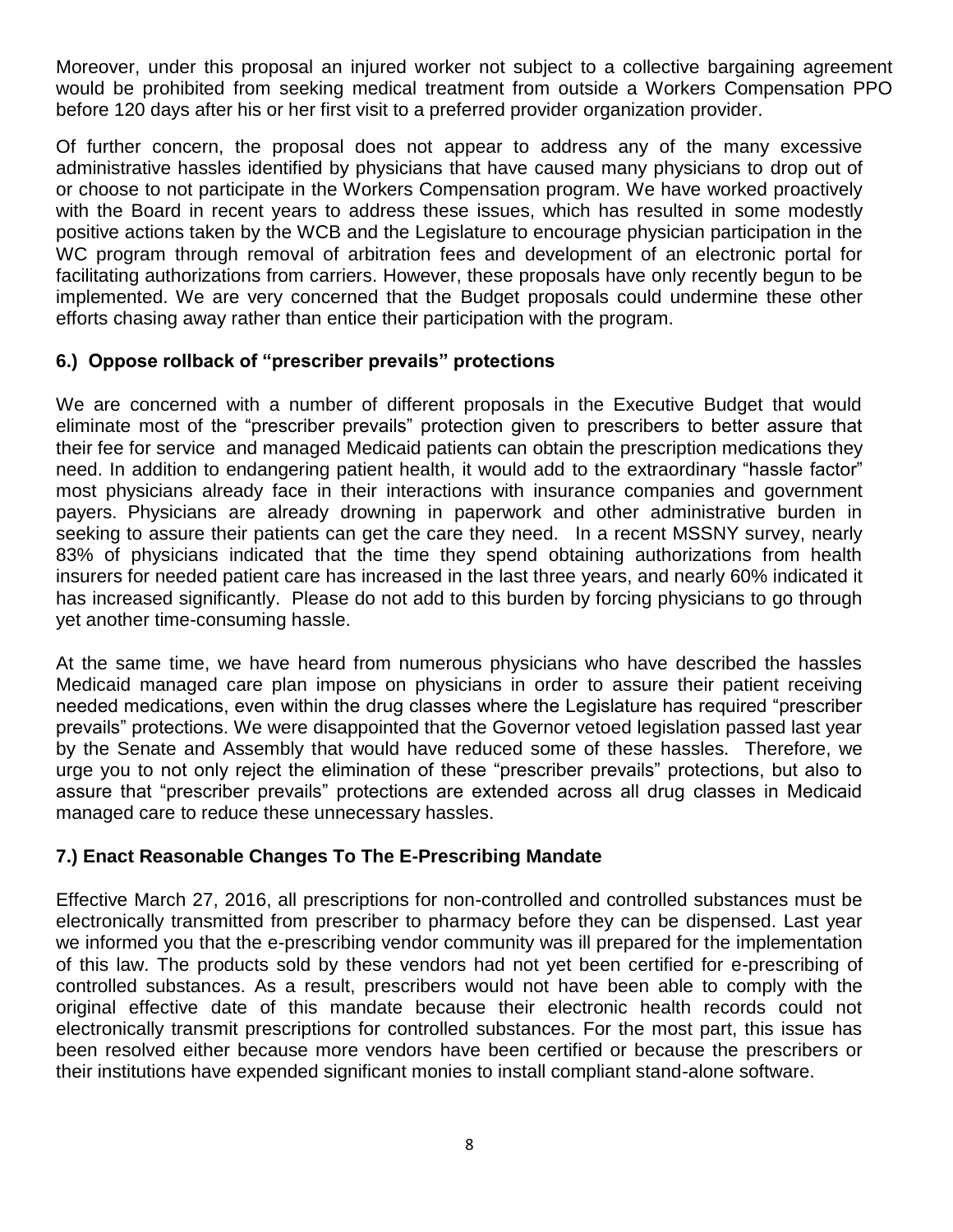There remain some modest changes to the e-prescribing mandate which we urge you consider enacting. The original statute sets forth certain limited exceptions to the requirement for electronic transmission of prescriptions. Prescribers may issue a paper prescription when prescribing is not available due to temporary technological or electrical failure; when the prescription is issued by a practitioner under circumstances where, notwithstanding the practitioner's present ability to make an electronic prescription such practitioner reasonably determines that it would be impractical for the patient to obtain substances prescribed by electronic prescription in a timely manner, and such delay would adversely impact the patient's medical condition, provided that if such prescription is for a controlled substance, the quantity that does not exceed a five day supply; the prescription is issued by a prescriber to be dispensed by a pharmacy located outside the state. In the event that a prescriber invokes any of these exceptions, he or she is required to file information about the issuance of such prescription with the department of health as soon as practicable. In our view, a prescriber experiencing an electrical failure during the middle of the day when many prescriptions may be written simply does not have the time to contact the department of health each time he or she issues a prescription; nor does a prescriber who writes a prescription for a snowbird or for a patient who resides in a contiguous state. Over 811 million prescriptions were filled in states contiguous to New York in 2014 a sizeable number of which were most likely issued by New York state prescribers. In addition, twenty-five percent of the 250 million prescriptions filled in retail pharmacies located in Florida were filled for persons over the age of 65; a number of whom reside in New York State but live in Florida during the winter. Each time a prescription is written to be dispensed in a pharmacy outside the state the physician is required by statute to call the department of health. The statute doesn't require the physician to make a note in the patient's medical record. It asks the physician to contact the department of health. Why? What possible positive health outcome could result? In our opinion, we believe that the statute should be modified to eliminate and replace the requirement to contact the department of health with a requirement for the prescriber to make a notation in the patient's medical record.

Moreover, we believe that prescribers who issue less than twenty-five prescriptions a year should be exempted from the e-prescribing mandate. While e-prescribing software is not in and of itself extremely costly, EHR upgrades to assure that e-prescribing data is uploaded to the electronic patient medical record and the annual subscription costs do add up, particularly when a physician prescribes on only a limited basis. While the commissioner could issue a waiver for such an individual, pursuant to the statute a waiver is only good for one year which would therefore necessitate that such physician apply annually for a waiver.

#### **Conclusion**

Thank you for allowing me, on behalf of the State Medical Society, to identify our concerns and suggestions for your consideration as you deliberate on the proposed budget for state fiscal year 2016-2017. To summarize, we urge the enactment of a guarantee or other special fund to assure that physicians and other providers owed money as a result of the demise of Health Republic are adequately reimbursed. Also, while we support the continuation of the Excess medical liability program we urge that you reject the proposed programmatic changes and restore funding for the program to its historic level of \$127.4M. Importantly, meaningful reform of the civil justice system must be enacted to control physician premium costs. Also, we believe that it is critically important that the Legislature prevent the proliferation of for profit retail clinics in New York State and urge the rejection of language in the budget that would enable their establishment. We also urge your rejection of language which would eliminate the role currently played by county medical societies in recommending physicians to provide treatment through the workers compensation program to